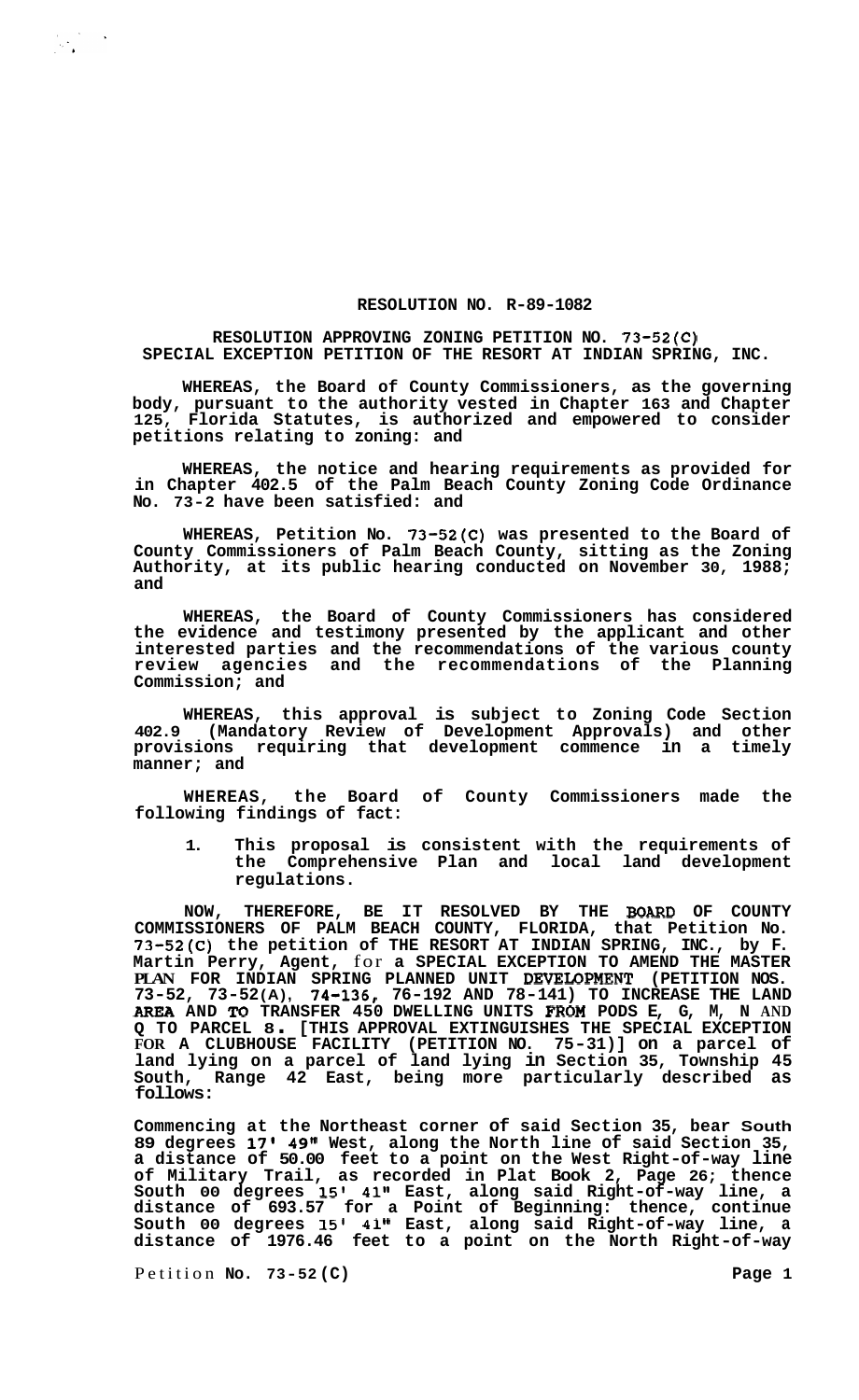**line of Lake Worth Drainage District Lateral Canal L-27: thence, South 89 degrees 26' 59" West, along said canal Right-of-way line and departing from said Road Right-of-way line, a distance of 812.61 feet to the Southeast corner of Indian Spring Plat No. 1, as recorded in Plat Book 31, Pages 43 through 47: thence North 00 degrees 15' 41" West along the East line of said Plat, a distance of 1999.49 feet to a point on the South Right-of-way line of Southwest 15th Avenue, as shown on said Plat; thence North 89 degrees 17' 49" East, along said South Right-of-way line, a distance of 777.43 feet: thence South 45 degrees 28' 58" East, continuing along said Right-of-way line, a distance of 35.49 feet: thence North 89 degrees 17' 49" East, along said Right-of-Way line, a distance of 10.00 feet to the Point of Beginning, less and excepting therefrom the 10 foot wide additional Rightof-Way for Military Trail, recorded in Official Record Book 2439, Page 983, being located on the east side of Jog Road, approximately 1.0 mile south of Boynton Beach Boulevard (SR 804), bounded on the east by Military Trail (SR 809) in a RS-Single Family Residential Zoning District, was approved as advertised,**  subject to the following conditions:

- **1. The petitioner shall comply with all conditions of previous approvals unless expressly modified herein.**
- **2. Prior to certification, the master plan shall be amended to indicate the following:** 
	- **a. The tabular data shall reflect the civic site dedication acreage for the entire Planned Unit Development.**
- **3. The twenty-five (25) foot buffer along the southern property line of parcel 8 shall be upgraded with landscape plantings consisting of a berm and hedge combination, to reach six (6) feet in height within one (1) year, and minimum ten (10) foot native canopy trees planted a maximum of twenty (20) feet on center.**
- **4. Parcel 8 building height shall be limited to three (3) stories.**
- *5.*  **All property included in the legal description of this petition shall be subject to a Declaration of Restrictions and Covenants acceptable to the County Attorney's Office which shall provide, among other things, for: Formation of a single 'master' property Owner's association, and automatic membership in the 'master' association by any party holding title to any portion of the property included in the Planned Unit Development.**
- *6.*  **The petitioner may exchange the required on-site dedication of land for civic uses, either a parcel of land off-site in acreage or the cash value. In addition, in the event that the off-site land dedication is of less cash value than the on-site dedication, petitioner shall also contribute an amount in cash equal to the difference between the value of**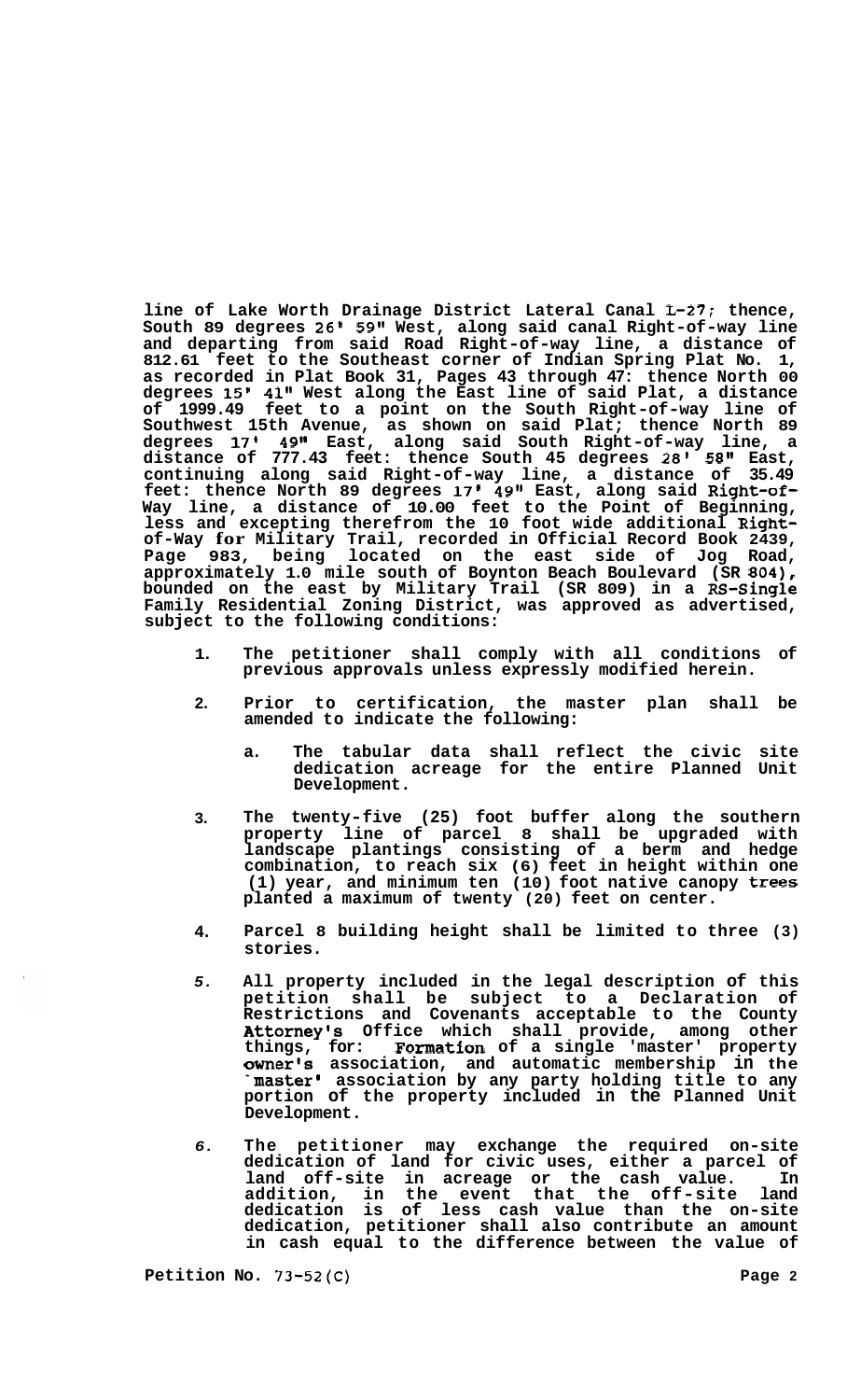**the on-site and off-site dedications. The value of the on-site land dedication shall be based upon its value as a civic site. this contribution shall be used to off-set the identifiable impacts directly attributable to this project. If an off-site land or cash contribution is accepted by Palm Beach County, petitioner shall be deemed to have satisfied the intent of Zoning Code Section 500.21.H.** 

- **7. Sewer service is available to the property. Therefore, no septic tank shall be permitted on the site.**
- **8. Water service is available to the property. Therefore, no well shall be permitted on the site to provide potable water.**
- **9. The developer shall provide discharge control and treatment for the stormwater runoff in accordance with all applicable agency requirements in effect at the time of the permit application. However, at a minimum, this development shall retain onsite the first one inch of stomwater runoff. In the event that the subject site abuts a Florida Department of Transportation maintained roadway, concurrent approval from the Florida Department of Transportation will also be required. The drainage system shall be maintained in an acceptable condition as approved by the County Engineer.**
- **10. Within 90 days of approval of this project, the property owner shall convey to Palm Beach County by road right-of-way warranty deed for Military Trail, 60 feet from centerline and Jog Road an additional 40 feet of right-of-way free of all encumbrances and encroachments. Petitioner shall provide Palm Beach County with sufficient documentation acceptable to the Right of Way Acquisition Section to ensure that the property is free of all encumbrances and encroachments. Right-of-way conveyances shall also include "Safe Sight**  Corners" where appropriate at intersections as **determined by the County Engineer.**
- **11. The property owner shall construct:** 
	- **a) at the intersection of Golf Road and Military Trail a left turn lane, south approach;**
	- **b) at the intersection of S.W. 15th Avenue and the project's entrance road a left turn lane, east approach**

**all concurrent with onsite paving and drainage improvements. Construction shall be completed concurrent with paving and drainage improvement for Pod 11** *8* **It** .

**12. The property owner shall convey to Palm Beach County within 90 days of the approval of this project adequate**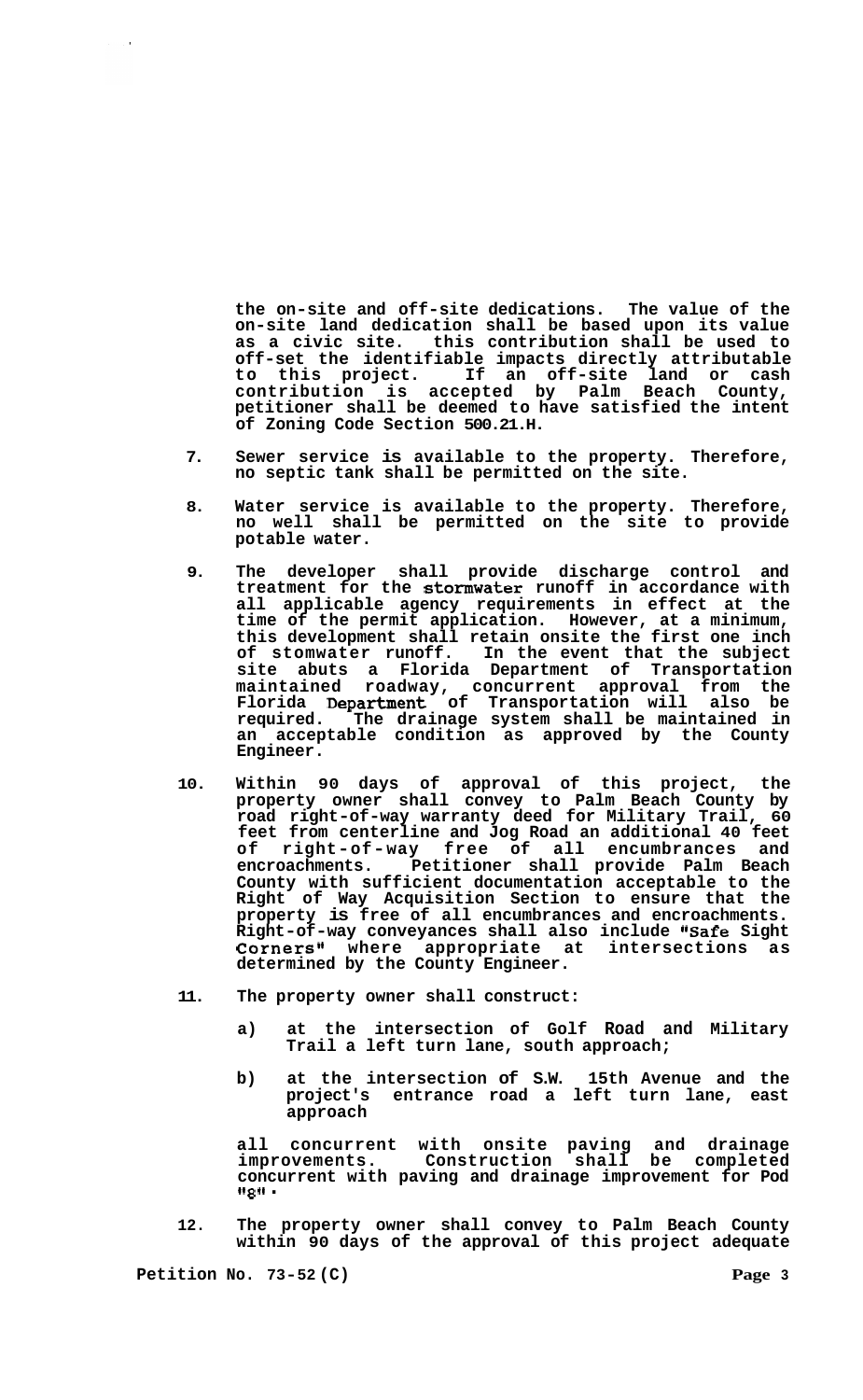**road drainage easements through the project's internal surface water management system to provide legal positive outfall for all runoff from those segments of S.W. 15th Avenue and Jog Road along the property frontage and for a maximum 400 ft. distance each side of the property boundary lines along S.W. 15th Avenue and Jog Road. Said easements shall be no less than 20 feet in width. The drainage system within the project shall have sufficient retention/detention capacity to meet the storm water discharge and treatment requirements of the applicable County Water Control District and South Florida Water Management for the combined runoff from the project and District the ultimate Thoroughfare Plan Road Section(s)of the included segment.** 

**13. The property owner shall construct:** 

 $\sum_{i=1}^n \frac{1}{\left\| \mathcal{L}_i \right\|_{\mathcal{L}_i}^2} \sum_{i=1}^n \frac{1}{\left\| \mathcal{L}_i \right\|_{\mathcal{L}_i}^2}$ 

 $\frac{1}{\sqrt{2}}$ 

**a. El Clair Ranch Road from Piping Rock Drive to the north side of the proposed crossing of the Lake Worth Drainage District L-28 Canal.** 

**This construction shall be completed upon thirty (30) day notice by the County Engineer.** 

- **14. Petitioner shall contribute the sum of \$500,000.00 towards roadway improvements within the project area. These funds shall be paid in annual payments of \$125,000.00 beginning November 1, 1989 and ending November 1, 1992. All funds paid under this condition shall be credited towards this property owner's roadway impact fees as it may from time to time be amended.** 
	- **15. Prior to master plan certification provisions for water and sewer service shall be secured, subject to approval by the Palm Beach County Health Department.**
- **16. Failure to comply with any conditions of approval may result in the denial or revocation of a building permit; the issuance of a stop work order; the denial of a Certificate of Occupancy on any building or structure; or the denial or revocation of any permit or approval for any developer-owner, commercial-owner, lessee, or user** *of* **the subject property. Appeals from such action may be taken to the Palm Beach County Board of Adjustment or as otherwise provided in the Palm Beach County Zoning Code.**